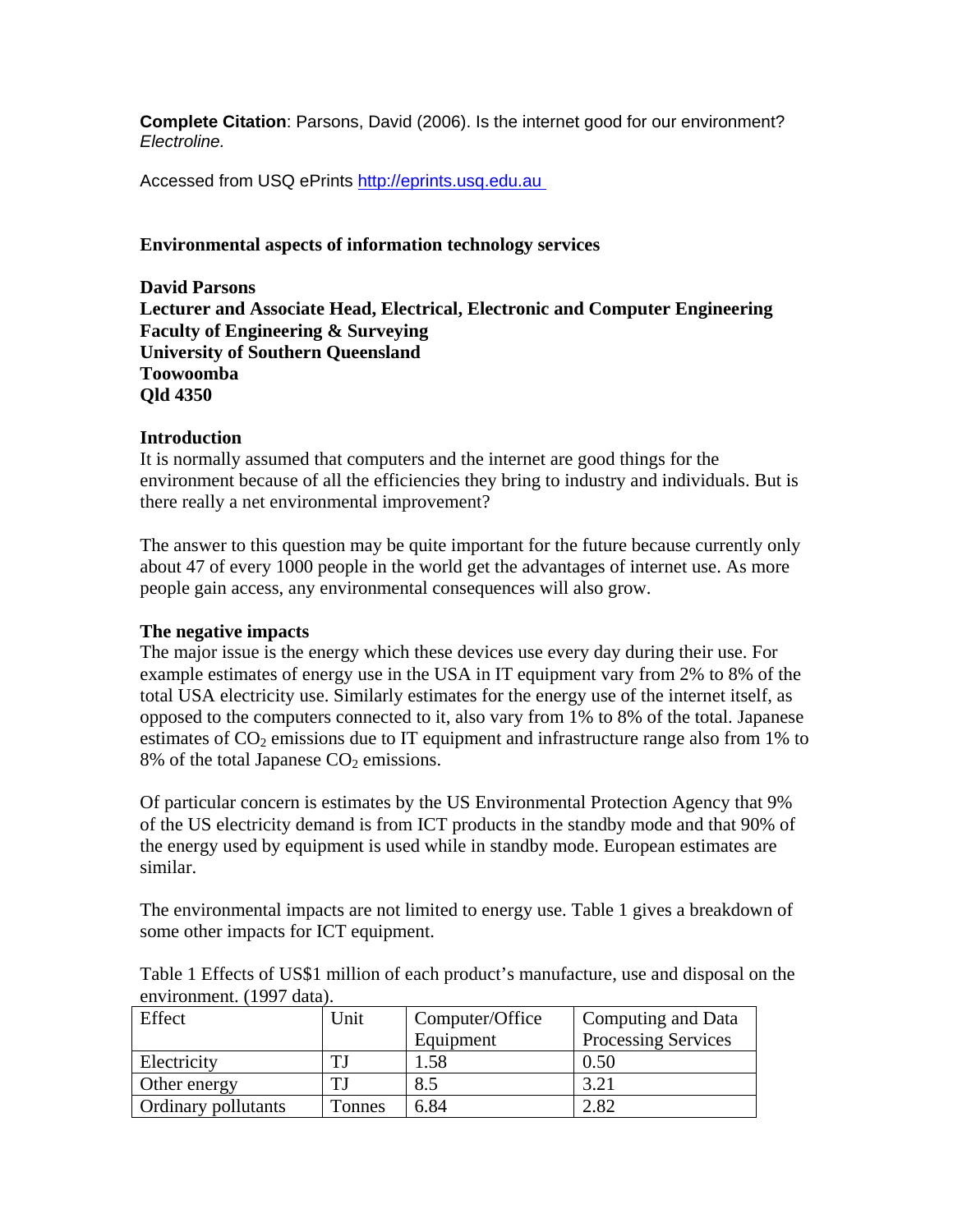| released                           |               |      |          |
|------------------------------------|---------------|------|----------|
| $\overline{CO_2}$ equivalent gases | <b>Tonnes</b> | 585  | 219      |
| released                           |               |      |          |
| Hazardous waste                    | Tonnes        | 39   | 9.74     |
| generated                          |               |      |          |
| Toxic releases                     | Tonnes        | 0.94 | $0.20\,$ |

# **The positive impacts**

There have been many attempts to analyse the broader impact of ICT equipment in various places around the world. Usually these have been done for specific industries by comparing operations with and without internet services.

For example, bookshop services comparing conventional shops with order-by-internet services reveal that the internet version is up to 43% better with regard to emission of carbon dioxide. This improvement is mainly because the visit to the shop by the customer in a car is avoided, even though the book had to be posted or couriered to the customer. Further improvements were obtained because unsold books did not need to be delivered to the shop.

For software purchasing, ordering and delivery by the internet produced an 84% improvement because there was no need to put the software on a CD-ROM and post it to the customer.

Another example is applying to government agencies for such things as building permits or passports where there was a reduction in carbon dioxide emission of 92%. Again this improvement was due to less personal travel to pick up or deliver forms.

Interestingly, a study of alternative network systems found that wireless networks were better than wired networks by a factor of at least 2.

From these studies it seems that dematerialization is a good way to save on environmental costs. This means for example avoiding personal transport by using teleconferences or email. Considerable benefit can also be gained by more efficient transport and other such services by making use of ICT products for good management, or for energy management systems in buildings.

One detailed study of the Japanese economy suggests that by moving to a more IT-based economy, there would be overall reduction in the amount of  $CO<sub>2</sub>$  emitted of about 3%. Although more electricity would be used to power the IT equipment, there would be improvements in energy efficiency in industry and some structural changes which would more than offset that increase, as shown in table 2.

Table 2. Changes in  $CO<sub>2</sub>$  emissions as Japan moves to a more IT-based economy

| Factor                              | Percentage of total         |
|-------------------------------------|-----------------------------|
|                                     | $\overline{CO_2}$ emissions |
| Increase in electricity to power IT | $+1.5$                      |